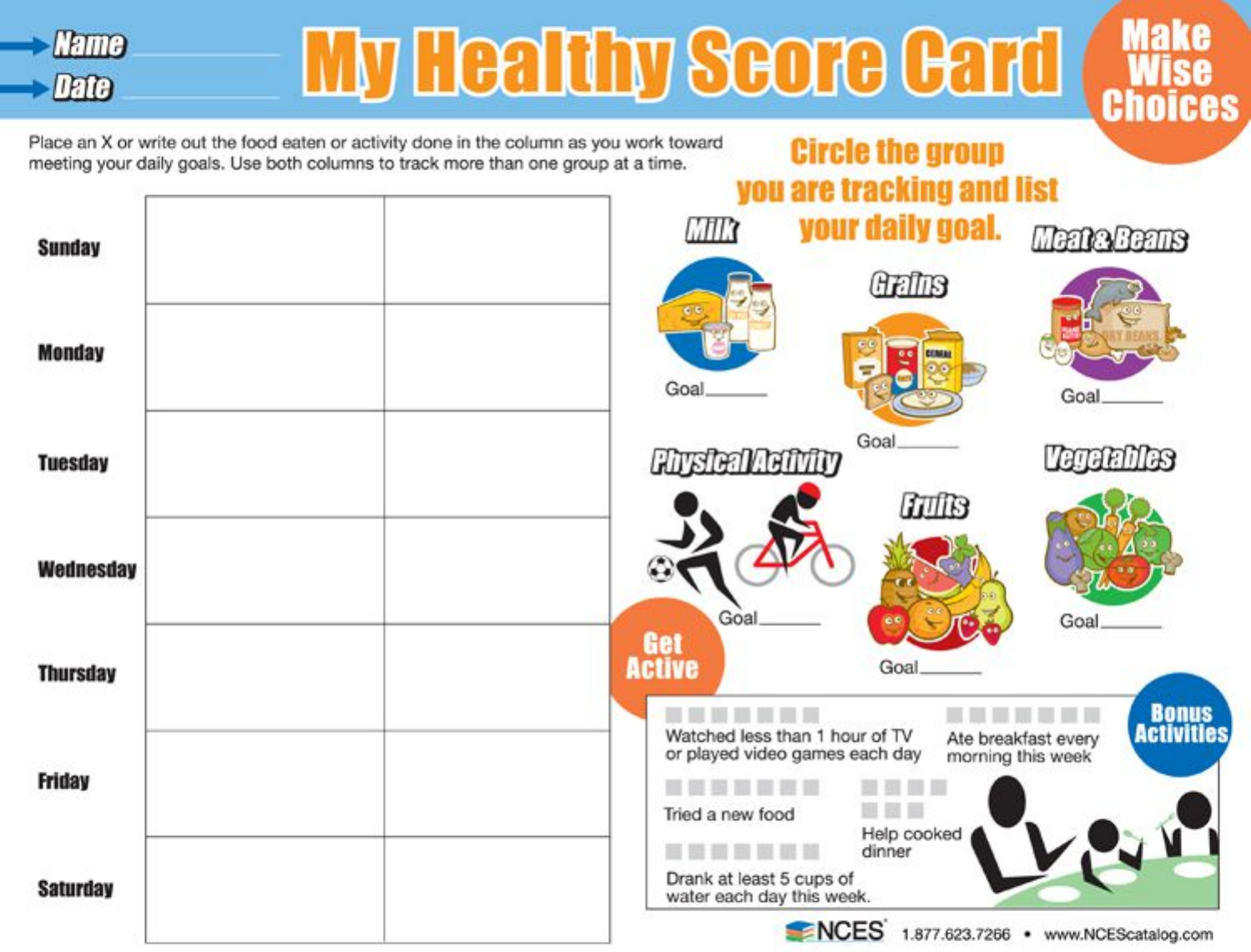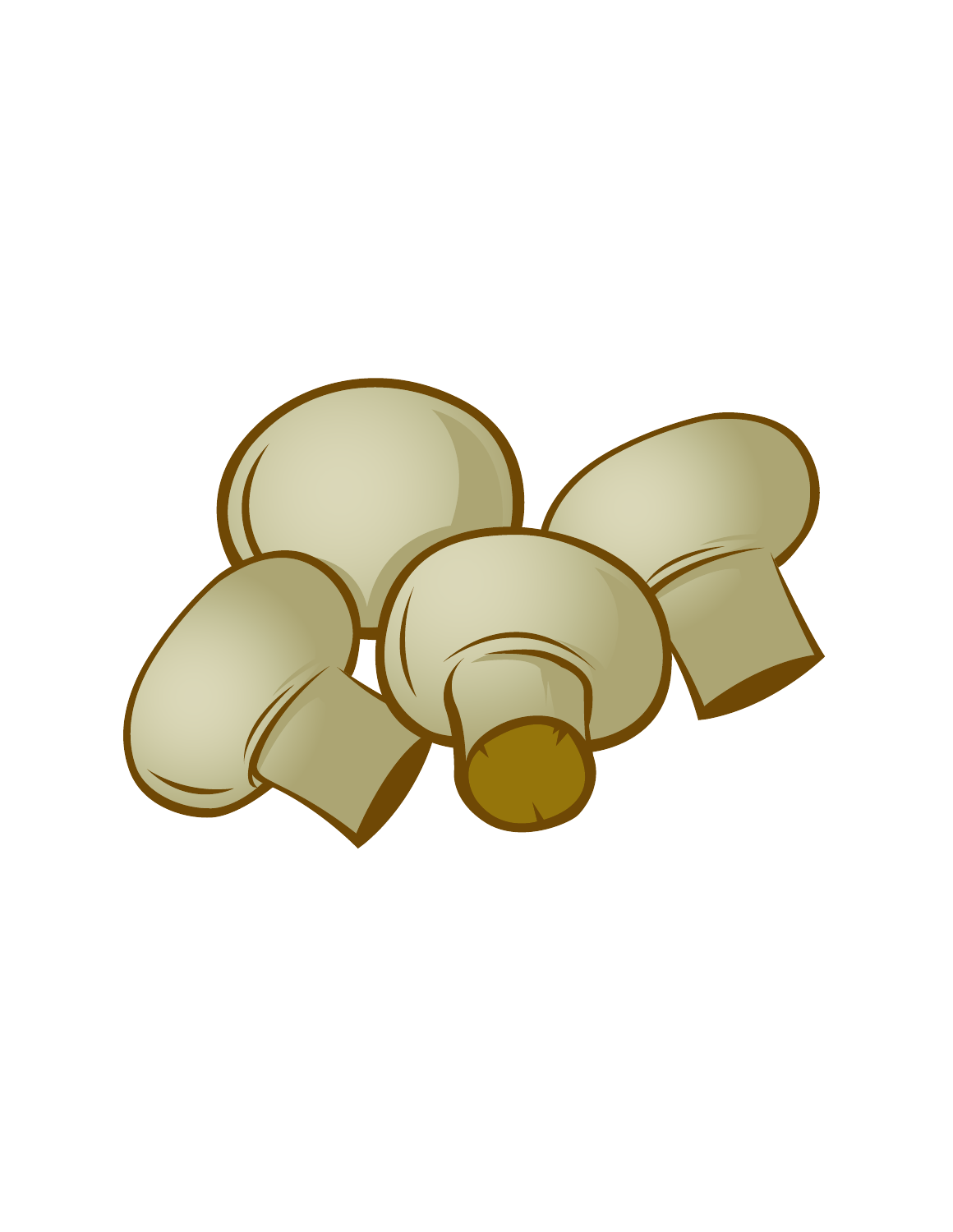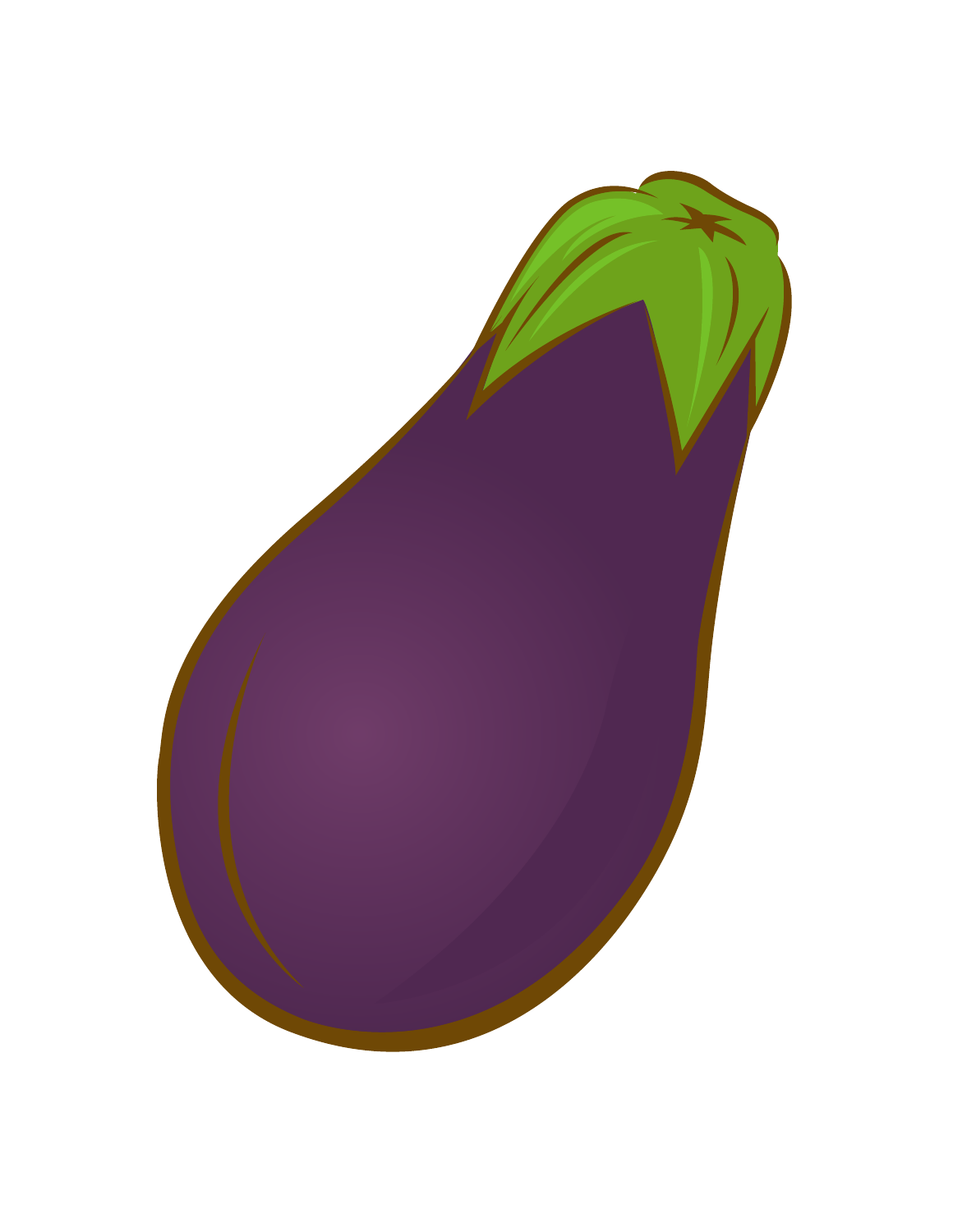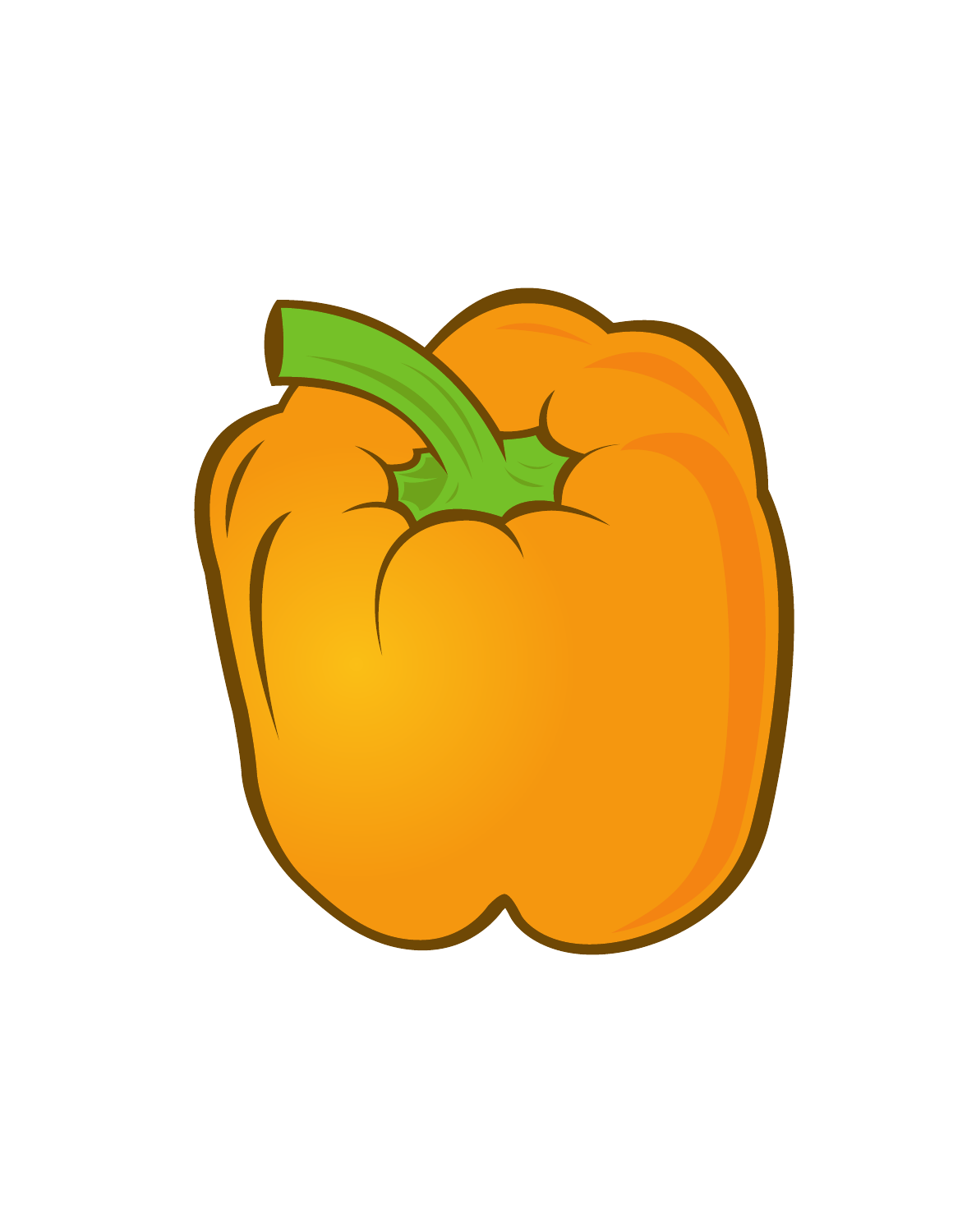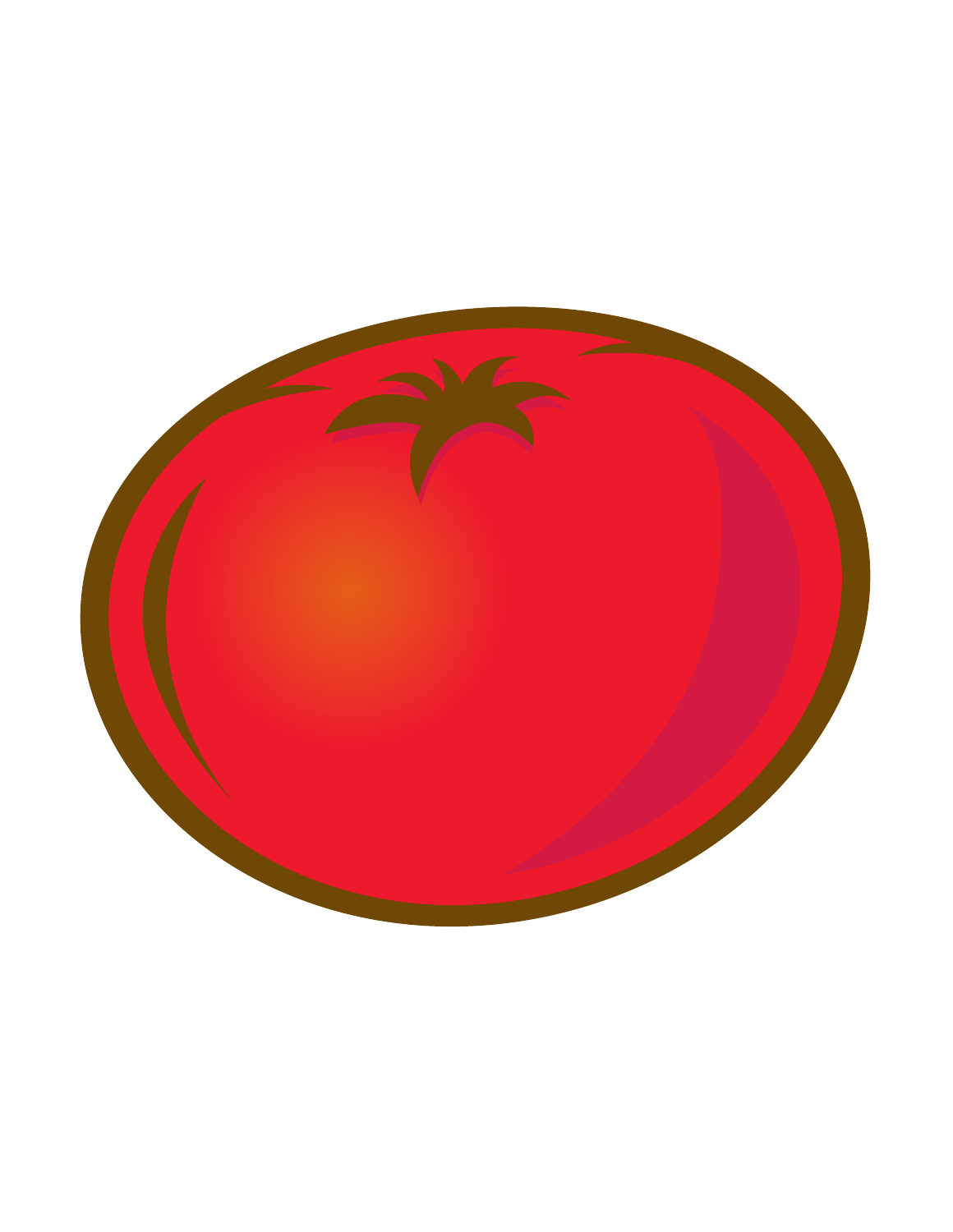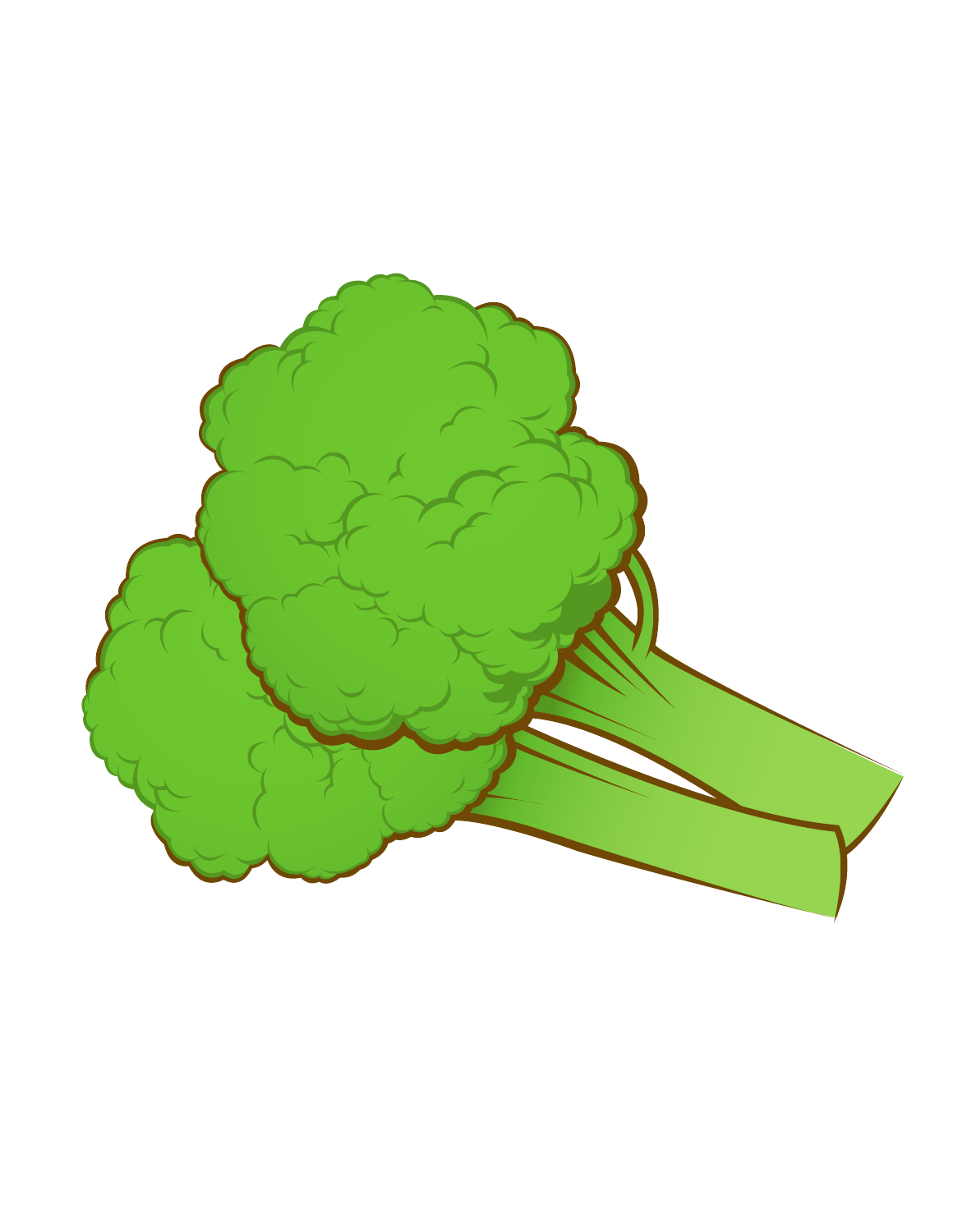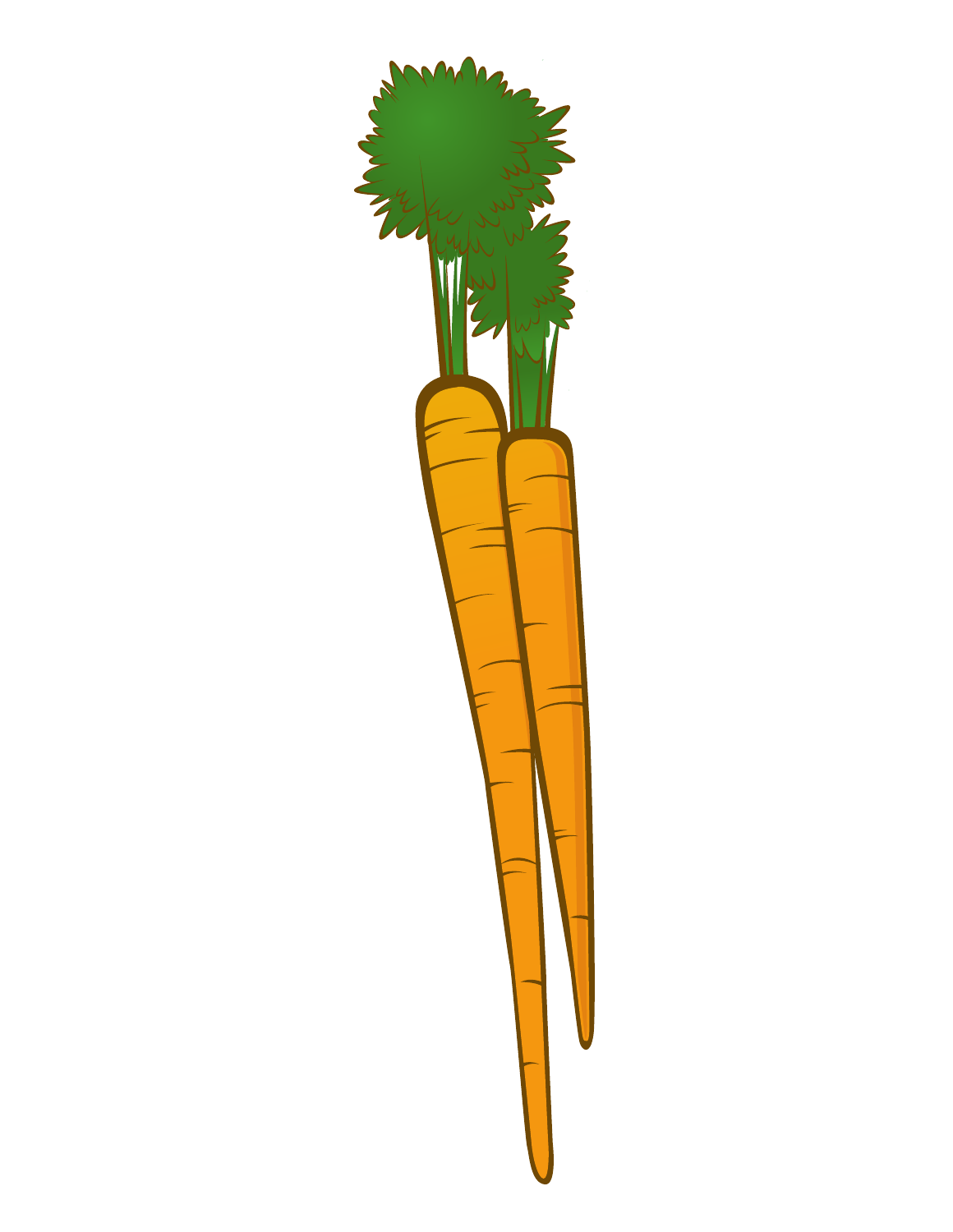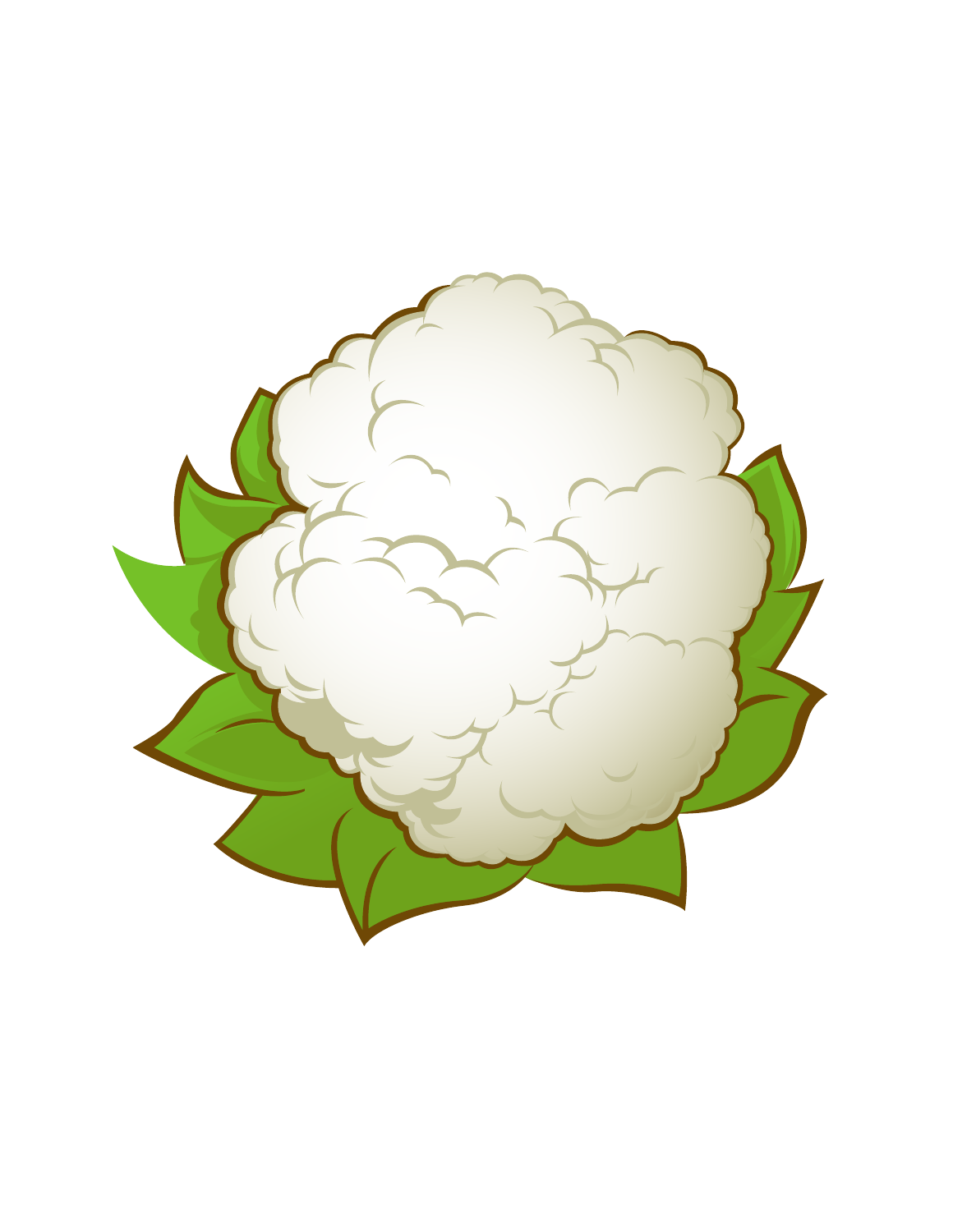### Food 'N Fitness: The Kid Connection

### 4th-6th Grade

# Vibrant Vegetables Grosswo

**Instructions:** Fill in the blanks using the clues.



#### **ACROSS**

1: Vegetables come in a \_\_\_\_\_\_\_\_\_\_ of colors.

2: You might think I look like a tree, but I have a lot of nutrients your growing body needs!

3: I am orange on the inside and some say I am sweet!

4: I am dark green and leafy. You can eat me raw or cooked. Try me you might be hooked!

5: I grow on a cob.

#### DOWN

6: I am high in vitamin A and keep your eyes and skin healthy!

7: I come in several different colors, red, green, orange and yellow.

8: I am white with just a touch of spice. I can add a kick to your food which some think is nice.

Now list as many vegetables as you can think of that would be the following colors:

| Red | <b>Orange or Yellow</b> | White | Green | <b>Blue or Purple</b> |
|-----|-------------------------|-------|-------|-----------------------|
|     |                         |       |       |                       |
|     |                         |       |       |                       |
|     |                         |       |       |                       |

# Don't forget to eat a variety of colorful vegetables everyday!

1.877.623.7266 • www.NCEScatalog.com ®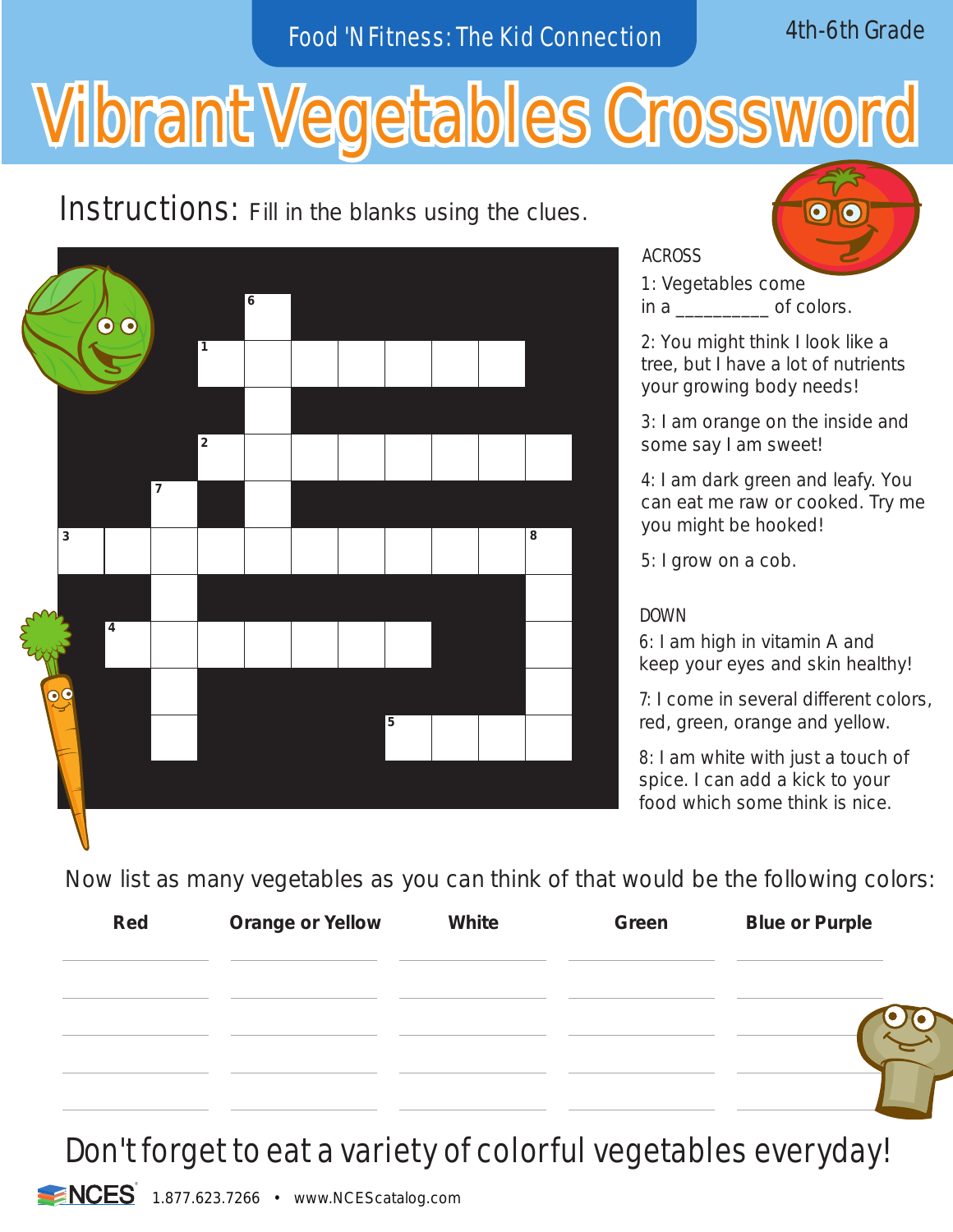### Food 'N Fitness: The Kid Connection

### 4th-6th Grade

 $\bullet$ 

# Vibrant Vegetables Crosswo

**Instructions:** Fill in the blanks using the clues.



#### **ACROSS**

1: Vegetables come in a \_\_\_\_\_\_\_\_\_\_ of colors.

2: You might think I look like a tree, but I have a lot of nutrients your growing body needs!

3: I am orange on the inside and some say I am sweet!

4: I am dark green and leafy. You can eat me raw or cooked. Try me you might be hooked!

5: I grow on cob.

#### DOWN

6: I am high in vitamin A and keep your eyes and skin healthy!

7: I come in several different colors, red, green, orange and yellow.

8: I am white with just a touch of spice. I can add a kick to your food which some think is nice.

Now list as many vegetables as you can think of that would be the following colors:

| Red | <b>Orange or Yellow</b> | White | Green | <b>Blue or Purple</b> |
|-----|-------------------------|-------|-------|-----------------------|
|     |                         |       |       |                       |
|     |                         |       |       |                       |
|     |                         |       |       |                       |

# Don't forget to eat a variety of colorful vegetables everyday!